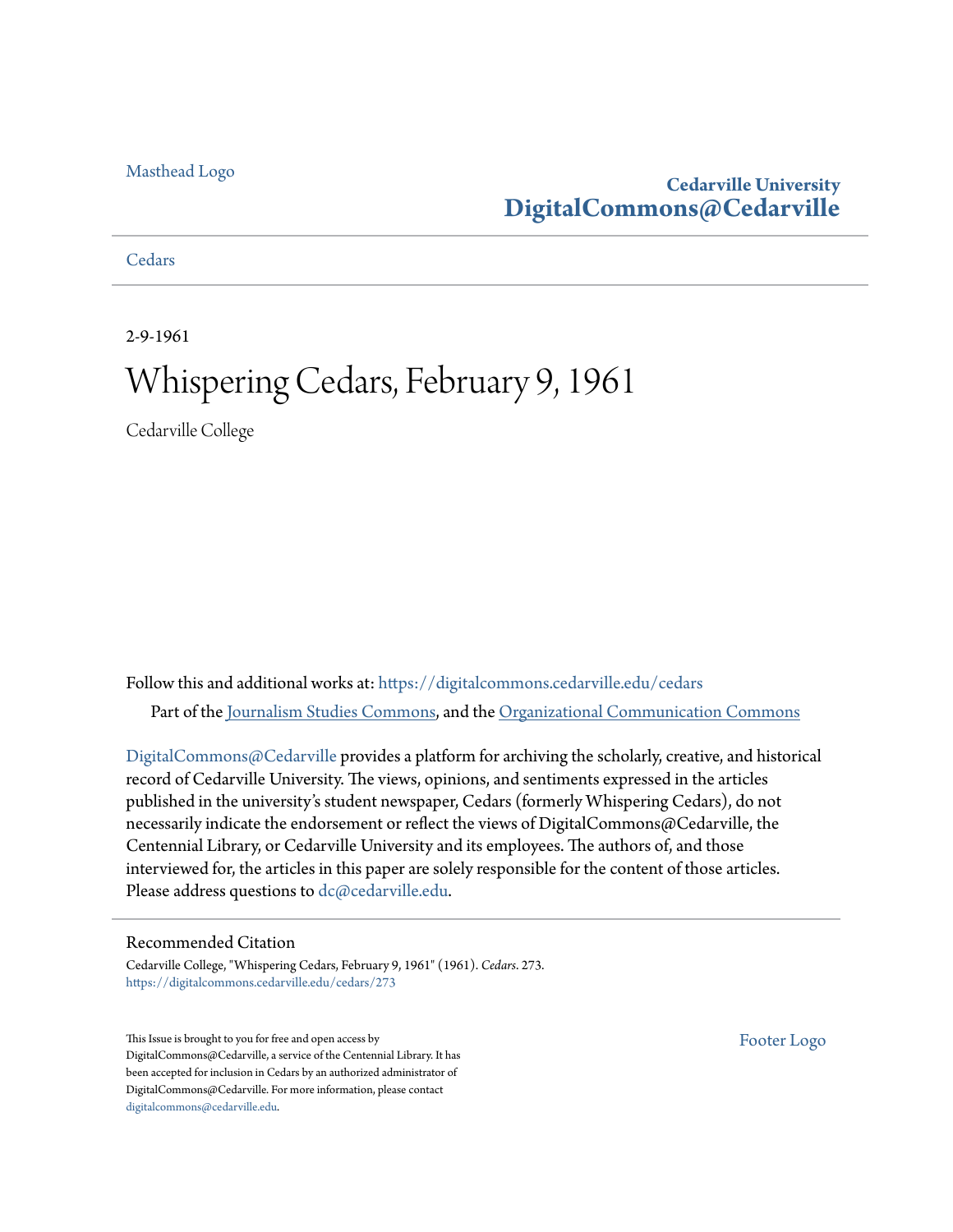# $A$  Student Publication of Cedarville College **WHISPERING CEDARS**

*February 9, 1961* 

# **NEW GYM**

At a recent meeting of the Cedarville College Board of Trustees, it was voted to approve the project of building a recreation center, provided the money is available. This center is to include <sup>a</sup> gymnasium, lounges, a book room, snack bar, and game facilities.

An architect called in by the planning committee is now working on plans for the building.

Various locations for the recreation center have been discussed, and although it is yet indefinite, the one given the most consideration is the west end of the football field.

No definite cost has been set for the construction, but according to President Jeremiah, it will probably be no less than \$100,000, and the building will progress as funds are available. He further stated, "The trustees do not feel that they are in any position to borrow funds for it."

As we realize the urgent need for this recreation center and the benefits it will provide for us as students, let us give our complete support and enthusiasm in making this project a reality.

## **WELCOME, NEW STUDENTS!**

| <b>Herbert Arft</b><br>----------------------------- | Ohio            |
|------------------------------------------------------|-----------------|
| Vance Ashley<br>------------------------------------ | Ohio            |
|                                                      | <b>New York</b> |
| Donna Davis                                          | Michigan        |
| William Eickelberg                                   | California      |
| Bill Elder                                           | Ohio            |
|                                                      | Ohio            |
|                                                      | Ohio            |
|                                                      |                 |
|                                                      | Ohio            |
|                                                      | Ohio            |
| Richard Kensinger  Michigan                          |                 |
| Sandra Kidder<br>------------------------------      | Indiana         |
| Judith Leiby ___________________ New Jersey          |                 |
|                                                      | Ohio            |
|                                                      |                 |
|                                                      | Ohio            |
| David Perry                                          |                 |
| Elizabeth Price                                      | Ohio            |
| Ralph Reed<br>                                       | Ohio            |
| <b>Beverly Roach</b>                                 | California      |
| Sandra Shanks                                        | Ohio            |
| Vicki Wooster                                        | Ohio            |
|                                                      |                 |

## **CALENDAR**

- Feb. 7 Game: BLUFFTON
- Feb. 11-Game: FINDLAY
- Feb. 13-Meeting: MODERN MUSIC **MASTERS**
- Feb. 14—Game: WILMINGTON
- Feb. 17-VALENTINE'S BANQUET
- Feb. 18-Game: ASHLAND
- Feb. 20-SOCK 'N BUSKIN presents: "Twelfth Night"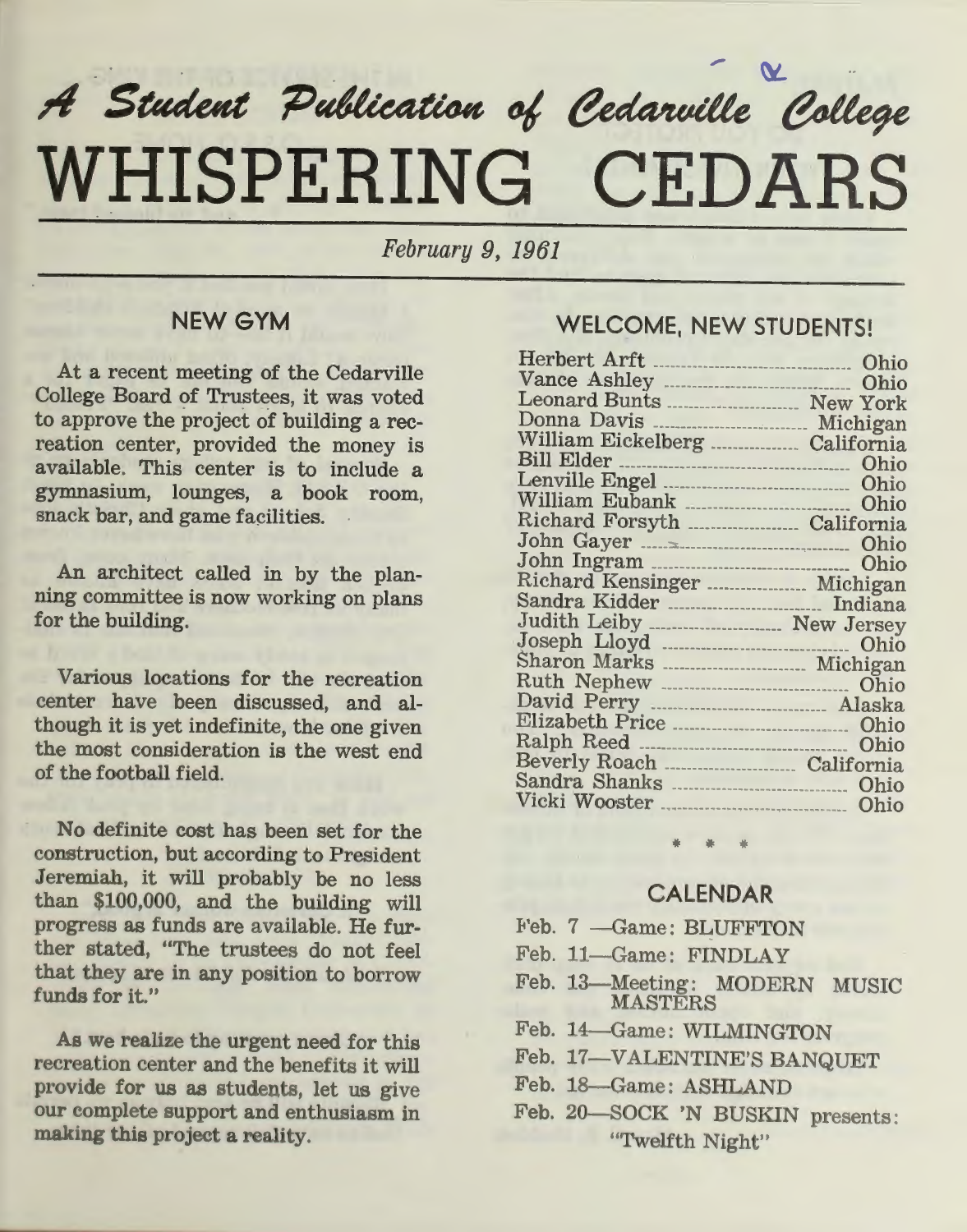# IN THE SERVICE OF THE KING...

# DO YOU PROTECT YOUR INVESTMENTS?

Early in my life I was privileged. to know a man of wealth. Every morning when the newspaper was delivered, he turned to the financial page to find the listings of his stocks and bonds. After he had gained that information, he was ready for the day's problems. His first obligation was to protect his investments. What are you doing to protect your investments?

Time is a precious element. We have only a limited amount of it. We either waste time or invest it wisely and reap dividends. Successful program scheduling is the dividend for the satisfactory investment of time.

Money is another commodity that is invested here on campus. Your money, in the majority of cases, has been received through sacrifice ( either of yourself or others) .

How many classes did you fail to attend during the past semester? You threw money away. You failed to protect your investment.

Opportunity is another field of investment. We are so preoccupied that we are not even aware of the many study, cultural, and social opportunities. In failing to use every opportunity we fail to protect our investment.

God expects each of us to reap dividends 'by wisely investing our time, money, and opportunities, and make progress for Him.

"God is never satisfied with people who are satisfied with themselves."

-Mrs. C. R. Maddox

## O.S.S.O. HOME

## "... and He blessed them."

How would you feel if you were one of a family of several hundred children? How would it be--to have never known parents? Lonely, often unloved and unwanted, would you not be eager for <sup>a</sup> chance to learn about a real "Friend?"

Several of our college students go to the O.S.S.0. Home each week, to teach. Sunday School and show Christ's love to these children who have never known a love all their own. Many come from broken homes; some have known as many as five mothers and four fathers! One student remarked that she is challenged to study more of God's Word so that she will be better equipped for the task and opportunity she faces in this <sup>w</sup>ork each weeK.

Have you remembered to pray for the work that is being done by your fellow students through these Practical work assignments? Remember:

"A Christian worker is good."

"A worker for Christ is better."

"Christ working in us is best."

Results will be seen only as we permit God to have full control of our lives.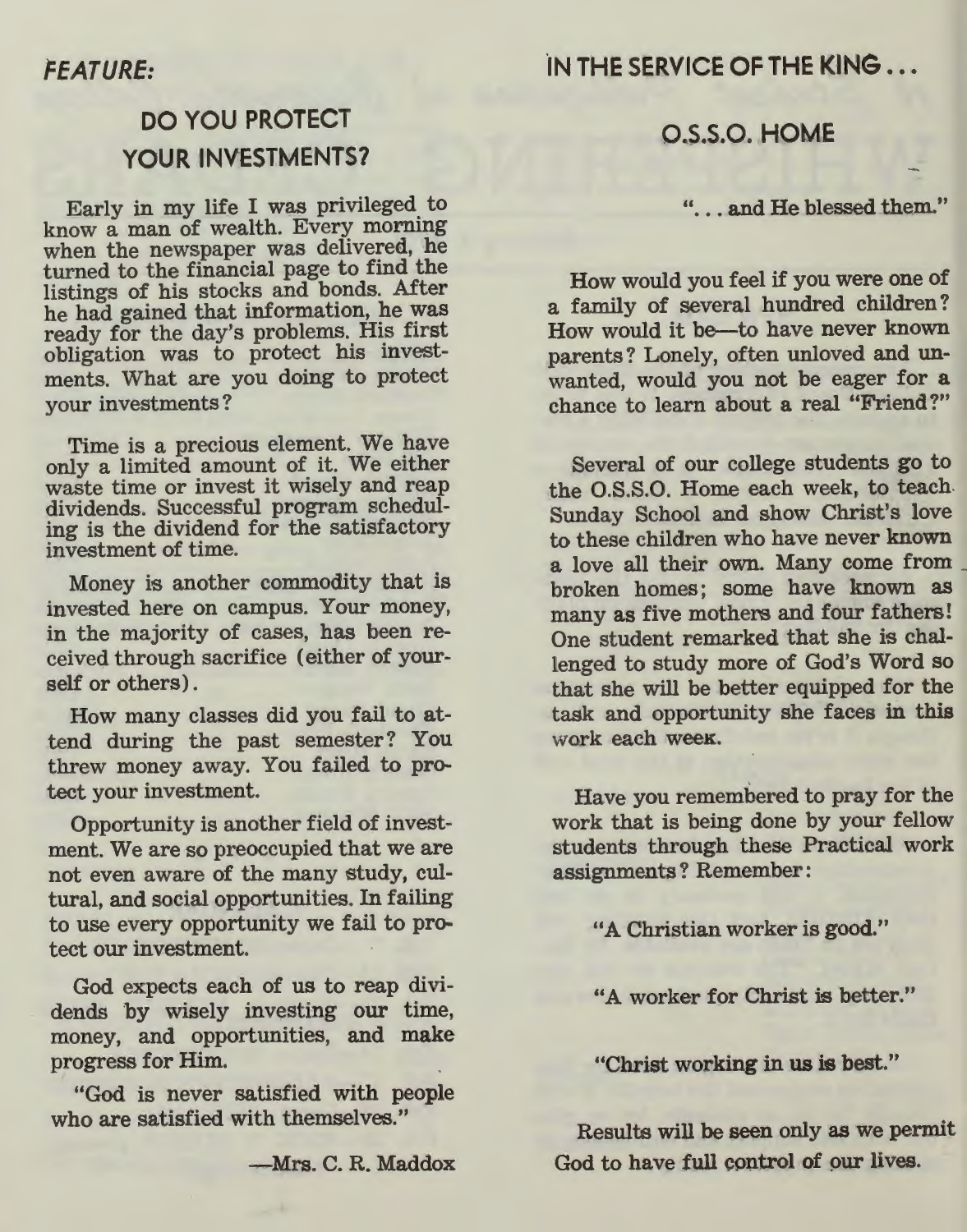# **SENIOR BIOGRAPHIES DONIS COLLIER**

Try as we might, we could not find anyone who would tell us Donis Collier's nickname. We did find out that she likes to sew and write letters more than anything else. June 16, 1961, is the date of her marriage to former Cedarville student, Dick Graven, who is presently attending Medical School in Chicago. Donis claims II Corinthians 3:5 as her life verse, and eating shrimp as her mad passion. If anyone runs across a nickname for Donis, please let us know for the record!

# **DICK COOK**

James Richard Cook, better known as Dick, is a music major headed for an assistant pastorate, music directorship, or seminary, and also fatherhood come June. Joshua 1:9 is his favorite verse. Music is Dick's favorite pastime. The first three years of his college career, he sang in a quartet and the college choir. Last year he was a student conductor. As a freshman and sophomore, Dick played baseball. Although Flint, Michigan is his home town, he and his wife now reside in "Trailer-ville."

## **JOHN BUTLER**

Iowa, the state famed for tall corn and taller men, sent John "Peanut Butter" Butler as its ambassador to Cedarville's Senior Class. John transferred from Tennessee Temple University at the end of his freshman year and has since been an active asset to our college. He has participated extensively in the Vocal Music Department-he is a former quartet member and College Choir

President. His current interests are the Student Body Project ( co-chairman and the weather (specializing in "Gales"). A Bible major, John's favorite verse is Philippians 3 :10. John is slated for marriage and a pastorate immediately after graduation.

## **MARCIA CROTHERS**

The Social Chairman of this year's Senior Class, hails from Lakeville, Indiana. Marcia Gale Crothers, a Social Science major, plans a career in social work and an early September wedding to Terry Goodrich. A former member of Gamma Chi and the Band, Marcia represented her Freshman Class in the Student Council and accompanied a trio and quartet. Romans 11 :33-36 is Marcia's favorite Scripture passage.

\* \* \*

## **SPRING BIBLE LECTURES**

Dr. Paul Jackson, National Representative of the G.A.R.B.C., will be the speaker at our Spring Bible Lectures-February 6 to 11. Dr. Jackson, former president of the Johnson City Seminary, will be speaking in Chapel and every evening on the dates listed.

The Dejected Rooster:

"What's the use? Yesterday an egg, tomorrow a feather duster."

-Mark Fenderson